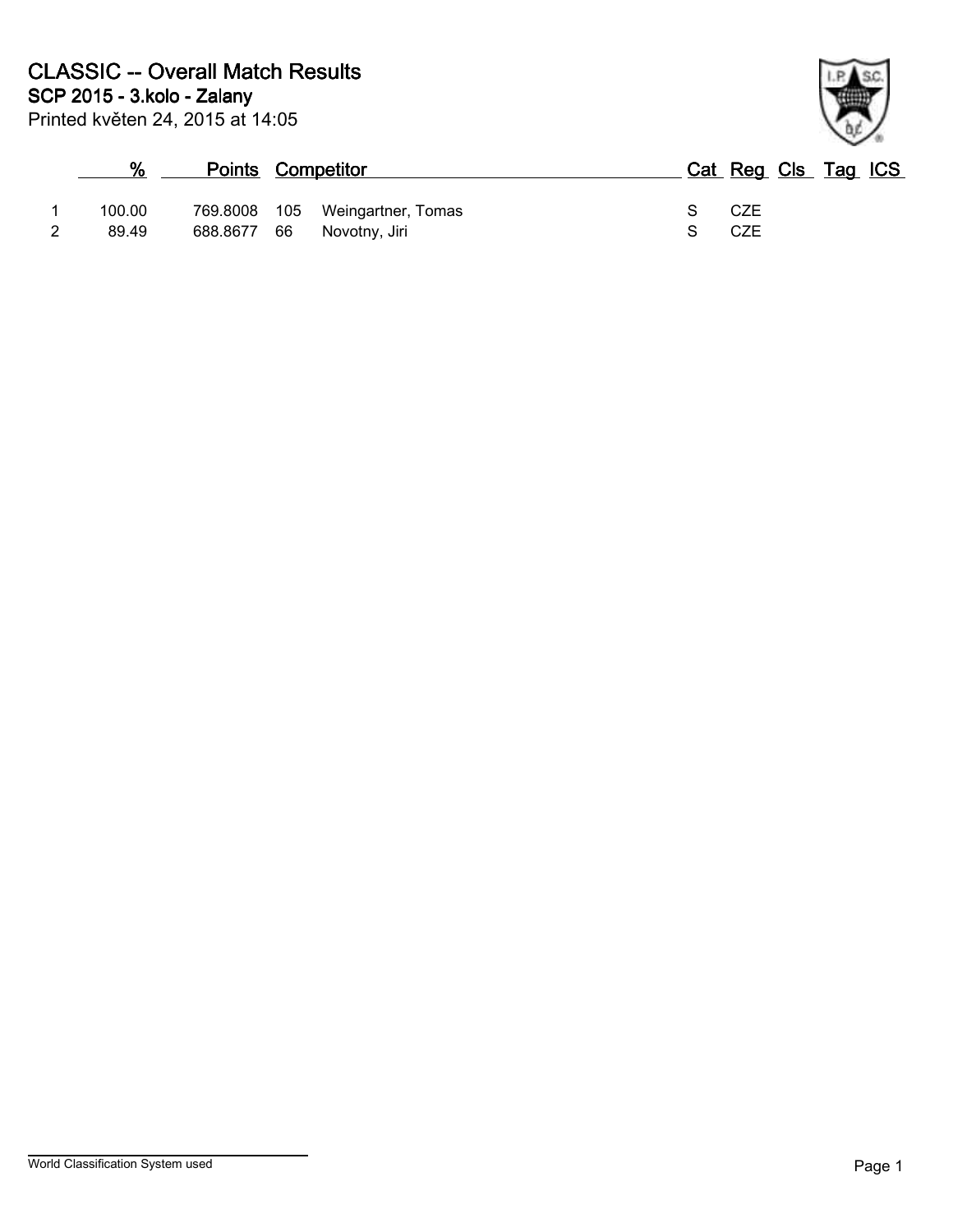|                | %      | <b>Points</b> |     | <b>Competitor</b>      |   | Cat Reg Cls Tag ICS |  |  |
|----------------|--------|---------------|-----|------------------------|---|---------------------|--|--|
| $\mathbf{1}$   | 100.00 | 724.9974      | 118 | Rataj, Jan             | S | <b>CZE</b>          |  |  |
| $\overline{2}$ | 97.55  | 707.2692      | 93  | Sustrova, Katerina     |   | <b>CZE</b>          |  |  |
| 3              | 96.60  | 700.3352      | 92  | Sustr, Milos           | S | CZE                 |  |  |
| 4              | 85.96  | 623.2335      | -36 | Kolar, Milan           |   | <b>CZE</b>          |  |  |
| 5              | 85.77  | 621.8403      | 58  | Marousek, Petr         |   | <b>CZE</b>          |  |  |
| 6              | 78.69  | 570.4714      | 117 | Novotny, Jaroslav      | S | <b>CZE</b>          |  |  |
| $\overline{7}$ | 76.53  | 554.8600      | 103 | Votocek, Milos         | S | <b>CZE</b>          |  |  |
| 8              | 73.88  | 535.6194      | 113 | Caprata, Jaroslav      |   | <b>CZE</b>          |  |  |
| 9              | 46.39  | 336.3022      | 114 | Caprata, Jaroslav jun. | J | <b>CZE</b>          |  |  |
|                |        |               |     |                        |   |                     |  |  |

Printed květen 24, 2015 at 14:05

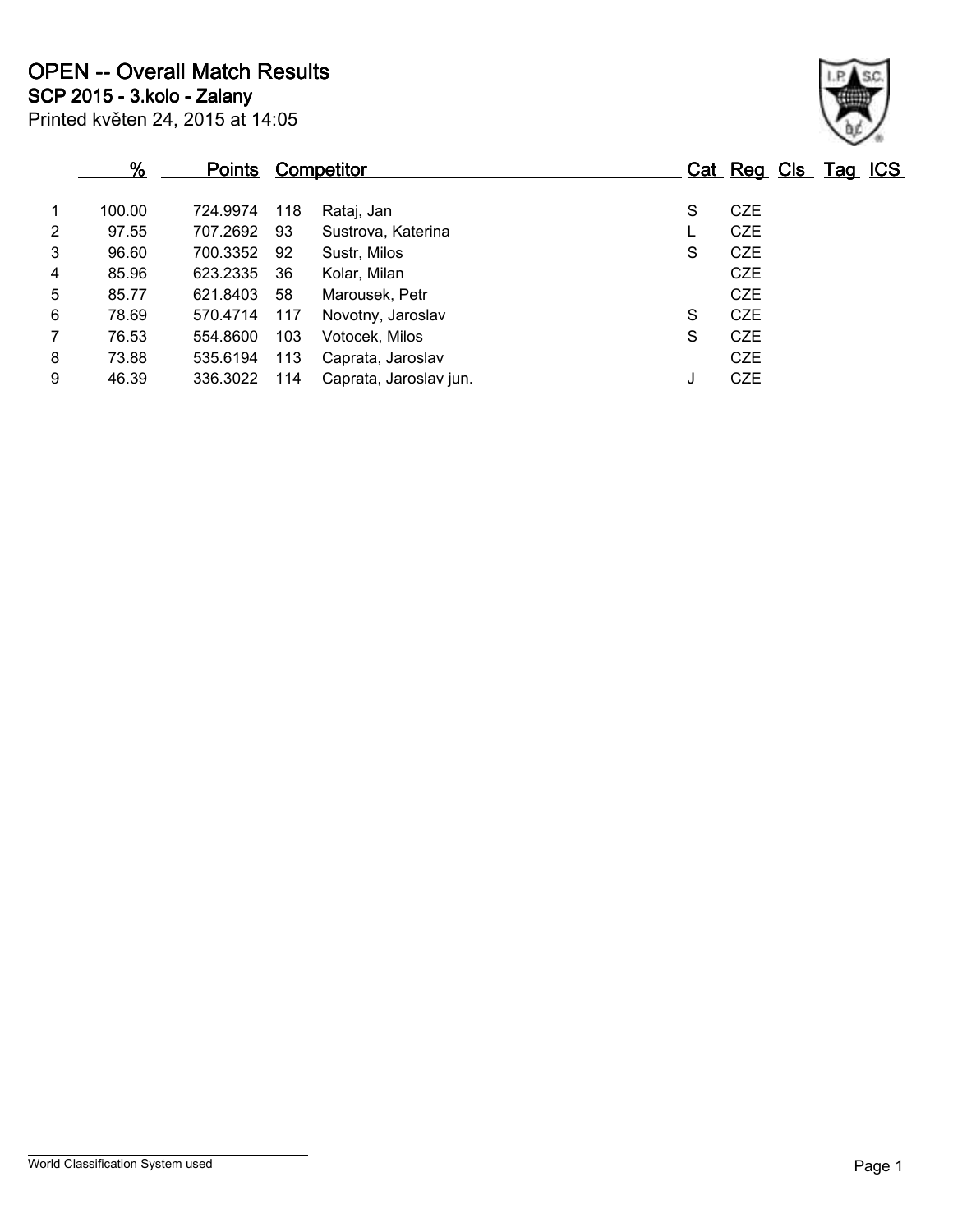**PRODUCTION -- Overall Match Results**

**SCP 2015 - 3.kolo - Zalany**

| Printed květen 24, 2015 at 14:05 |  |  |  |
|----------------------------------|--|--|--|
|----------------------------------|--|--|--|

| 2                | 85.28                            | 659.9482 | 18             | Hakala, Jiri           |             | <b>CZE</b> |        |
|------------------|----------------------------------|----------|----------------|------------------------|-------------|------------|--------|
| 3                | 80.95                            | 626.4237 | 55             | Louda, Vratislav       |             | <b>CZE</b> |        |
| 4                | 79.32                            | 613.8055 | 57             | Manolevski, Michael    |             | CZE        |        |
| 5                | 76.89                            | 595.0362 | 121            | Frolik, Tomas          |             | CZE        |        |
| 6                | 76.75                            | 593.9635 | 24             | Hertl, Roman           |             | CZE        |        |
| 7                | 76.40                            | 591.2577 | 47             | Krcal, Jan             |             | CZE        |        |
| 8                | 74.72                            | 578.2152 | 39             | Kostak, Jan            |             | CZE        |        |
| $\boldsymbol{9}$ | 73.12                            | 565.8744 | $\mathbf{1}$   | Bahensky, Michael      |             | CZE        |        |
| 10               | 72.49                            | 560.9787 | 49             | Kuzel, Zdenek          |             | CZE        |        |
| 11               | 70.62                            | 546.4756 | 125            | Netolicky, Pavel       |             | CZE        |        |
| 12               | 70.40                            | 544.7830 | 112            | Kysela, Milos          |             | CZE        |        |
| 13               | 67.16                            | 519.6945 | 95             | Ulehla, Gejza          |             | CZE        |        |
| 14               | 66.56                            | 515.1198 | 126            | Doubrava, Jan          |             | CZE        |        |
| 15               | 65.63                            | 507.8582 | 124            | Grano, Michael         |             | CZE        |        |
| 16               | 63.52                            | 491.6018 | 115            | Prostredni, Jakub      |             | CZE        |        |
| 17               | 63.32                            | 489.9954 | 26             | Horky, Pavel           |             | CZE        |        |
| 18               | 61.40                            | 475.1446 | 122            | Koucky, Vladimir       |             | <b>CZE</b> |        |
| 19               | 60.75                            | 470.1208 | 44             | Krivanek, Ales         |             | <b>CZE</b> |        |
| 20               | 59.80                            | 462.7415 | 86             | Stastny, Petr          |             | CZE        |        |
| 21               | 59.70                            | 462.0252 | 123            | Bruna, Frantisek       |             | CZE        |        |
| 22               | 56.30                            | 435.6909 | 14             | Fousek, Michal         |             | CZE        |        |
| 23               | 55.73                            | 431.2825 | 16             | Gal, Jaroslav          |             | CZE        |        |
| 24               | 54.81                            | 424.1235 | 71             | Petran, Pavel          |             | CZE        |        |
| 25               | 54.60                            | 422.5708 | 79             | Rota, Martin           |             | CZE        |        |
| 26               | 54.13                            | 418.9112 | 91             | Skorpil, Ales          | $\mathbf S$ | CZE        |        |
| 27               | 53.30                            | 412.4914 | 45             | Krivanek, Pavel        | S           | <b>CZE</b> |        |
| 28               | 52.67                            | 407.6010 | 8              | Bizek, Vojtech         |             | CZE        |        |
| 29               | 51.94                            | 401.9672 | 77             | Richter, Jakub         |             | CZE        |        |
| 30               | 51.66                            | 399.7467 | 38             | Körner, Stanislav      |             | CZE        |        |
| 31               | 50.02                            | 387.1120 | $\overline{7}$ | Bernard, Petr          |             | CZE        |        |
| 32               | 49.66                            | 384.3036 | 19             | Hameta, Jiri           | $\mathbf S$ | CZE        |        |
| 33               | 47.95                            | 371.0607 | 94             | Tichak, Pavel          |             | CZE        |        |
| 34               | 47.94                            | 371.0292 | 46             | Krivankova, Barbora    | J           | CZE        |        |
| 35               | 45.58                            | 352.7115 | 20             | Hameta, Ondrej         |             | CZE        |        |
| 36               | 45.06                            | 348.7425 | 34             | Klecan, Ondrej         |             | CZE        |        |
| 37               | 44.53                            | 344.5778 | 6              | Beran, Jakub           | J           | CZE        |        |
| 38               | 40.22                            | 311.2371 | 21             | Hameta, Daniel         | J           | CZE        |        |
| 39               | 38.06                            | 294.5217 | 104            | Vrkoslavova, Jaroslava | L           | <b>CZE</b> |        |
| 40               | 37.12                            | 287.2520 | 96             | Ulman, Tomas           |             | CZE        |        |
| 41               | 36.87                            | 285.3526 | 88             | Silhan, Jiri           |             | CZE        |        |
| 42               | 34.39                            | 266.1043 | 67             | Oklestek, Tomas        |             | CZE        |        |
| 43               | 30.41                            | 235.3201 | 80             | Ryzlerova, Iva         | L           | CZE        |        |
| 44               | 28.22                            | 218.3537 | 31             | Jurenka, Hanus         |             | CZE        |        |
| 45               | 21.49                            | 166.3301 | 4              | Becev, Jan             |             | CZE        |        |
|                  | World Classification System used |          |                |                        |             |            | Page 1 |
|                  |                                  |          |                |                        |             |            |        |

**% Points Competitor Cat Reg Cls Tag ICS**

1 100.00 773.8730 52 Liehne, Zdenek 1 1 100.00 CZE<br>2 85.28 659.9482 18 Hakala, Jiri

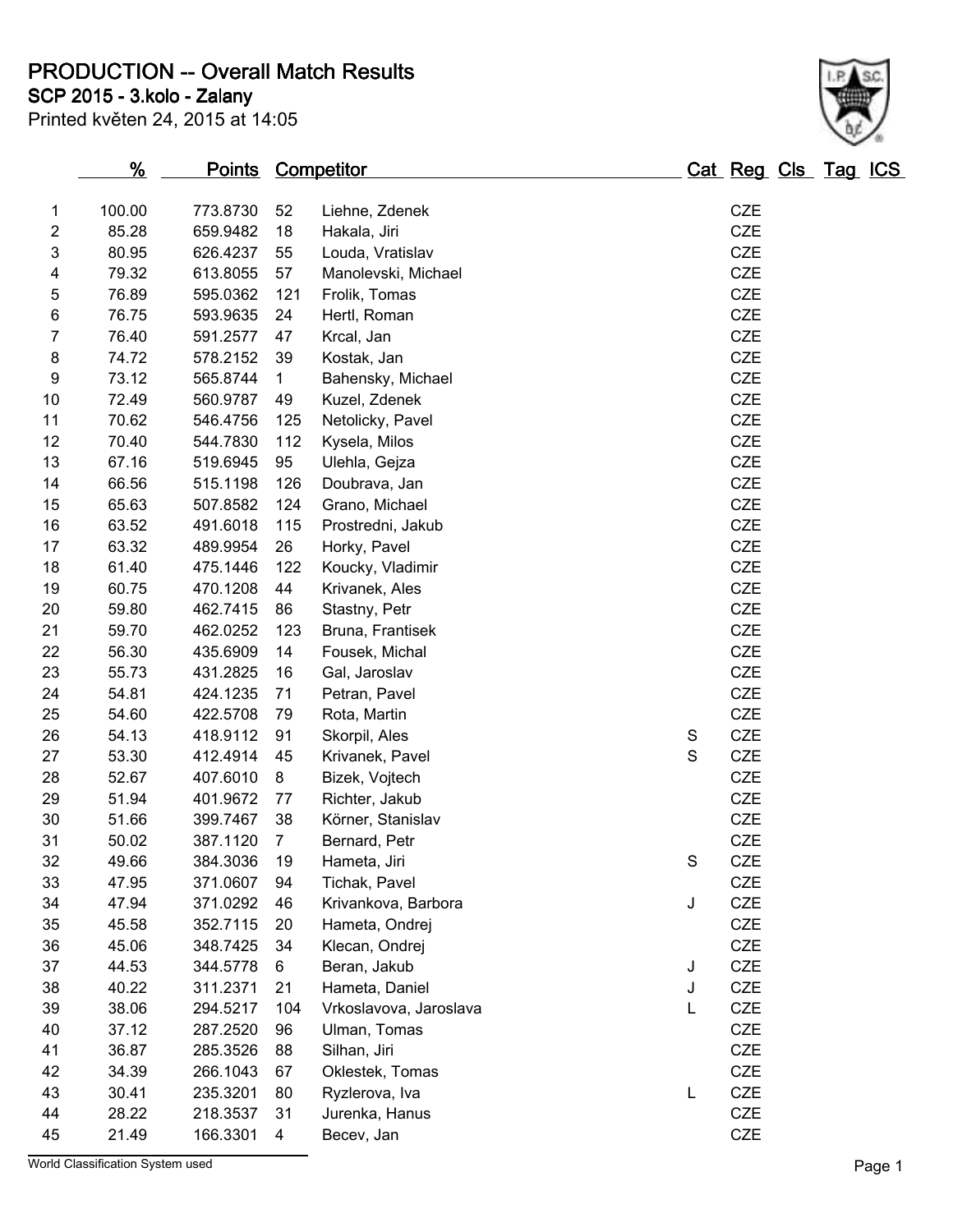**REVOLVER -- Overall Match Results**

**SCP 2015 - 3.kolo - Zalany**

|   | %      | <b>Points</b> |                | <u>Competitor</u>  |    | Cat Reg Cls Tag ICS |  |  |
|---|--------|---------------|----------------|--------------------|----|---------------------|--|--|
|   | 100.00 | 763.3342      | $\overline{2}$ | Barta, Ondrej      | S  | <b>CZE</b>          |  |  |
| 2 | 94.75  | 723.2342      | - 78           | Rossl, Karel       | S  | <b>CZE</b>          |  |  |
| 3 | 94.41  | 720.6631      | 41             | Kotrous, Pavel     |    | <b>CZE</b>          |  |  |
| 4 | 81.39  | 621.3033      | - 73           | Potuckova, Ludmila | S  | <b>CZE</b>          |  |  |
| 5 | 75.72  | 577.9660      | 74             | Prepletany, Jan    | SS | CZE                 |  |  |
| 6 | 42.09  | 321.3122      | 119            | Pojer, Lubomir     | S  | <b>CZE</b>          |  |  |
|   |        |               |                |                    |    |                     |  |  |



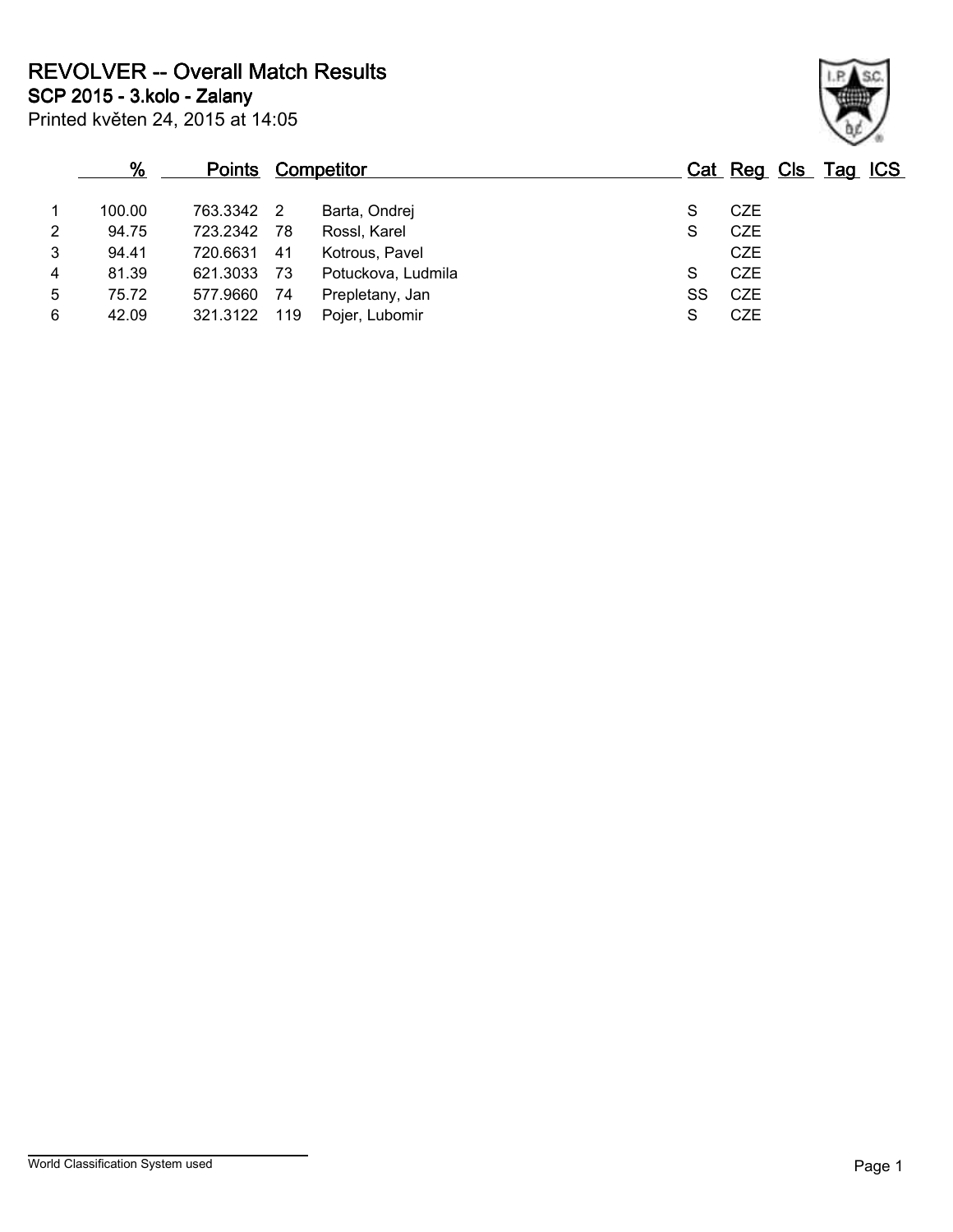**STANDARD -- Overall Match Results**

**SCP 2015 - 3.kolo - Zalany**

S.C.

|                | $\frac{9}{6}$ | <u>Points</u> |     | <b>Competitor</b>       |               | Cat Reg Cls Tag ICS |  |  |
|----------------|---------------|---------------|-----|-------------------------|---------------|---------------------|--|--|
| 1              | 100.00        | 741.5337      | 54  | Liehne, Jan             |               | <b>CZE</b>          |  |  |
| $\overline{2}$ | 93.93         | 696.5371      | 11  | Dvorak, Petr            |               | <b>CZE</b>          |  |  |
| 3              | 92.54         | 686.2395      | 106 | Wilk, Ivo               | $\mathsf S$   | <b>CZE</b>          |  |  |
| 4              | 91.31         | 677.0705      | 35  | Koblasa, Bohumil        |               | <b>CZE</b>          |  |  |
| 5              | 90.57         | 671.5906      | 102 | Vomacka, Jaromir        |               | <b>CZE</b>          |  |  |
| 6              | 90.30         | 669.5778      | 108 | Zeman, Marcel           |               | <b>CZE</b>          |  |  |
| $\overline{7}$ | 90.17         | 668.6418      | 27  | Hotra, Tomas            |               | <b>CZE</b>          |  |  |
| 8              | 88.68         | 657.5589      | 17  | Habasko, Mila           |               | <b>CZE</b>          |  |  |
| 9              | 88.07         | 653.0926      | 98  | Valasik, Petr           |               | <b>CZE</b>          |  |  |
| 10             | 87.88         | 651.6822      | 59  | Marx, Jakub             |               | <b>CZE</b>          |  |  |
| 11             | 85.89         | 636.9086      | 5   | Benes, Stanislav        | $\mathbb S$   | CZE                 |  |  |
| 12             | 83.90         | 622.1505      | 3   | Batek, Jaroslav         | ${\mathsf S}$ | <b>CZE</b>          |  |  |
| 13             | 83.86         | 621.8297      | 53  | Liehne, Irena           | Г             | CZE                 |  |  |
| 14             | 82.11         | 608.8624      | 10  | Bocek, Jaroslav         |               | <b>CZE</b>          |  |  |
| 15             | 80.48         | 596.8039      | 101 | Volesak, Jan            |               | <b>CZE</b>          |  |  |
| 16             | 79.18         | 587.1265      | 15  | Frinta, Petr            |               | <b>CZE</b>          |  |  |
| 17             | 78.74         | 583.8759      | 56  | Malinsky, Jiri          |               | <b>CZE</b>          |  |  |
| 18             | 78.72         | 583.7026      | 50  | Landl, Radek            |               | <b>CZE</b>          |  |  |
| 19             | 77.46         | 574.3904      | 83  | Strnad, Ivo             | $\mathsf S$   | CZE                 |  |  |
| 20             | 77.09         | 571.6455      | 129 | Havranek, Rostislav     |               | <b>CZE</b>          |  |  |
| 21             | 75.61         | 560.6738      | 61  | Medulan, Ladislav       |               | CZE                 |  |  |
| 22             | 74.61         | 553.2236      | 23  | Hedrik, Erich           |               | <b>CZE</b>          |  |  |
| 23             | 74.51         | 552.5006      | 109 | Zilinec, Daniel         |               | <b>CZE</b>          |  |  |
| 24             | 73.44         | 544.5723      | 107 | Zakostelecky, Frantisek | ${\mathsf S}$ | <b>CZE</b>          |  |  |
| 25             | 72.79         | 539.7507      | 12  | Cerny, Vaclav           |               | <b>CZE</b>          |  |  |
| 26             | 72.71         | 539.1939      | 90  | Simek, Frantisek        | ${\mathsf S}$ | <b>CZE</b>          |  |  |
| 27             | 72.59         | 538.2695      | 9   | Bocarov, Vasil          |               | <b>CZE</b>          |  |  |
| 28             | 71.99         | 533.8590      | 82  | Stahl, Robert           |               | <b>CZE</b>          |  |  |
| 29             | 70.79         | 524.9415      | 69  | Paul, Petr              |               | <b>CZE</b>          |  |  |
| 30             | 70.52         | 522.9262      | 25  | Horky, Tomas            |               | <b>CZE</b>          |  |  |
| 31             | 69.49         | 515.2678      | 128 | Bures, Vitezslav        |               | <b>CZE</b>          |  |  |
| 32             | 66.90         | 496.0629      | 68  | Panek, Roman            |               | <b>CZE</b>          |  |  |
| 33             | 66.33         | 491.8715      | 13  | Elisak, Milan           | $\mathbb S$   | CZE                 |  |  |
| 34             | 64.72         | 479.9392      | 70  | Pulicek, Leos           |               | CZE                 |  |  |
| 35             | 64.18         | 475.9052      | 51  | Liehne, Trener          | SS            | <b>CZE</b>          |  |  |
| 36             | 64.09         | 475.2479      | 42  | Kotrousova, Denisa      | L.            | <b>CZE</b>          |  |  |
| 37             | 63.65         | 472.0090      | 120 | Hradek, Martin          |               | <b>CZE</b>          |  |  |
| 38             | 62.43         | 462.9076      | 111 | Zolnay, Pavol           |               | <b>SVK</b>          |  |  |
| 39             | 58.46         | 433.4900      | 60  | Matousek, Jiri          |               | <b>CZE</b>          |  |  |
| 40             | 57.76         | 428.3070      | 63  | Muzik, Pavel            |               | <b>CZE</b>          |  |  |
| 41             | 57.10         | 423.4416      | 100 | Vltavsky, Miroslav      | SS            | CZE                 |  |  |
| 42             | 56.16         | 416.4739      | 62  | Mladek, Petr            |               | CZE                 |  |  |
| 43             | 53.95         | 400.0890      | 99  | Veselka, Jaroslav       | SS            | CZE                 |  |  |
| 44             | 53.42         | 396.1449      | 116 | Gerstdorf, Jan          | SS            | <b>CZE</b>          |  |  |
| 45             | 53.30         | 395.2476      | 48  | Kupcik, Pavel           | S             | CZE                 |  |  |

World Classification System used **Page 1**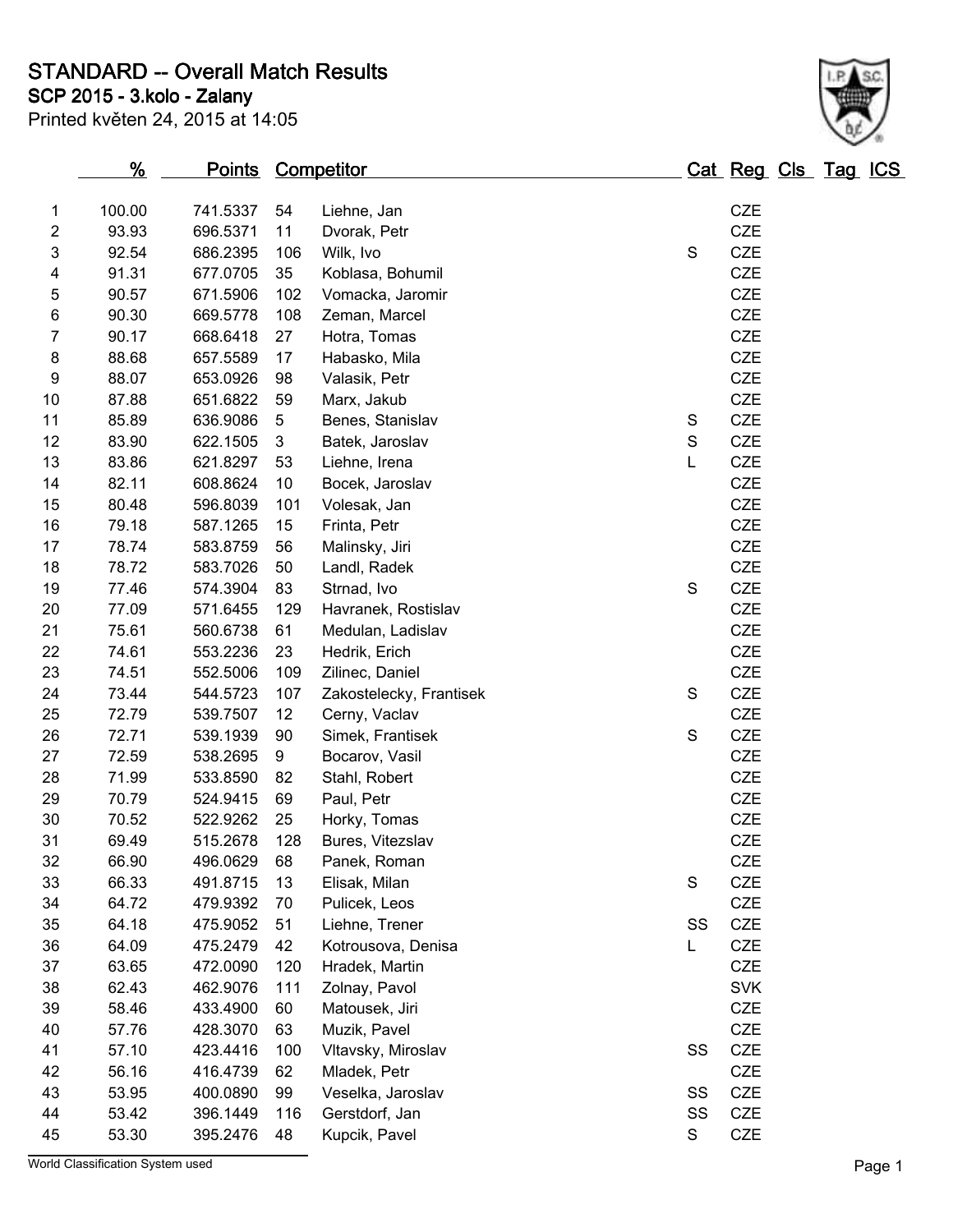**STANDARD -- Overall Match Results**

Printed květen 24, 2015 at 14:05 **SCP 2015 - 3.kolo - Zalany**

|    | %     | <b>Points Competitor</b> |     |                  |    | Cat Reg Cls Tag ICS |  |  |
|----|-------|--------------------------|-----|------------------|----|---------------------|--|--|
| 46 | 51.41 | 381.2250                 | 97  | Urbansky, Eduard |    | <b>CZE</b>          |  |  |
| 47 | 51.04 | 378.4917                 | 64  | Naprstek, Martin | SS | <b>CZE</b>          |  |  |
| 48 | 51.02 | 378.3632 32              |     | Kadlec, Ales     |    | <b>CZE</b>          |  |  |
| 49 | 50.13 | 371.7532 84              |     | Sykorova, Klara  |    | <b>CZE</b>          |  |  |
| 50 | 49.61 | 367.9092                 | 43  | Koudelka, Jiri   | S  | <b>CZE</b>          |  |  |
| 51 | 49.30 | 365.5972                 | 85  | Synek, Petr      |    | <b>CZE</b>          |  |  |
| 52 | 45.50 | 337.4162                 | 110 | Zolnav, Anna     |    | <b>SVK</b>          |  |  |
|    |       |                          |     |                  |    |                     |  |  |

World Classification System used **Page 2**